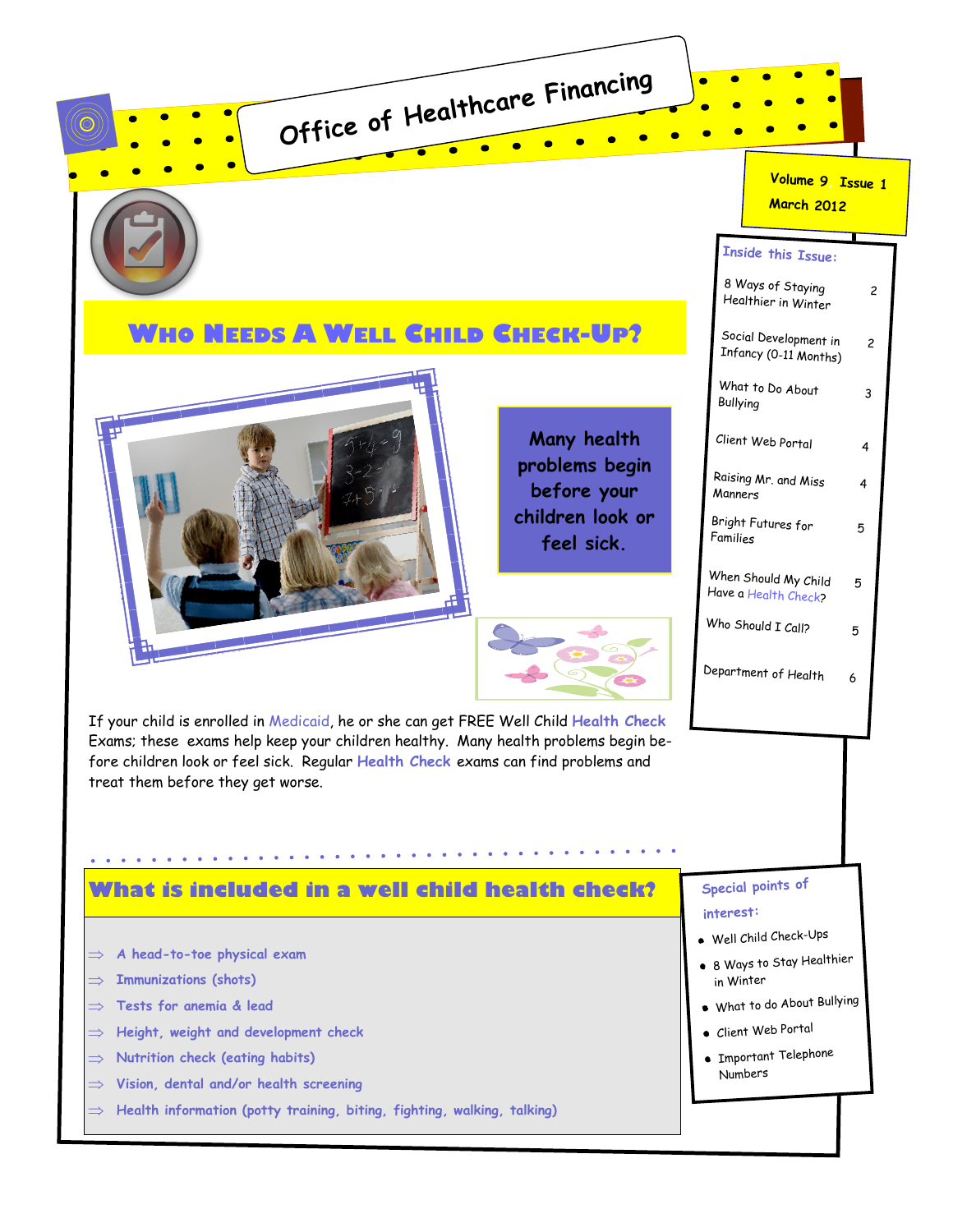# **EIGHT WAYS OF STAYING HEALTHIER IN WINTER**

Use these helpful hints to stay healthier in the Wyoming winters—**your health may depend on it!**

- Sleep more. Our bodies use more energy in winter and sleep is important.
- Drink more milk and eat more fruit and vegetables. Children require more calories in the winter.
- Avoid staying indoors all the time and find safe outdoor exercise activities. We tend to gain weight in winter because cold weather and shorter days make it harder to exercise.
- Get your flu shot. It will protect you and lasts for a whole year. Flu is different from a cold in that there is a fever, chills, soreness and aching in the arms, back and legs when you have the flu.
- Avoid colds by washing hands frequently. This destroys germs that you might have picked up from things that others have touched. Also, when possible, use tissues instead of cloth handkerchiefs. And avoid people with colds when possible. Stay home if you are sick.
- Dress warmly and use layers of clothes as well as a hat, scarf and gloves when it's very cold.
- Sore throats are more common in winter and are usually caused by viruses. When you get a cold, try to rest, eat well and drink a lot of fluids. See a doctor if you or your child has a very high temperature, is vomiting or has a rash.
- If you have a history of heart problems, talk to your doctor before shoveling snow.

Reference: Centers for Disease Control, December 2011.

#### **SOCIAL DEVELOPMENT IN INFANCY (0-11 MONTHS)**

During early infancy, you and your baby are developing a strong, loving bond. By 2 months, your baby knows your voice and shows he enjoys your attention. You will also begin to see his unique personality. Make sure that the way you deal with him fits with his personality. For example, an active baby may want lots of active playtime.

A calm baby may prefer quiet cuddling. The way you cuddle and play together is the basis for his future social development. It helps him learn what to expect and how to act with other people. Here are some ways to be sure he learns to feel good about himself and other people:



#### **Encourage Your Baby to Feel Good About Himself**

- Praise your baby and give him lots of loving attention.
- Spend time together, holding, cuddling, and rocking him gently.
- Talk, sing, and read with him every day. Even though he can't talk yet, your baby learns by listening to you.

• Notice the way your baby moves, cries, and smiles. Your loving response helps him know that he is well cared for.

#### **Encourage Good Feelings Within the Family**

- Do things together as a family.
- Encourage older brothers and sisters to spend time with the baby.
- Encourage family members to show affection for the baby and each other.

#### **Encourage Your Baby to Enjoy Other People**

- Find safe, fun ways for your baby to spend time with other adults and children.
- Think about joining a parent-baby play group.

• Around 7–9 months of age, your baby may seem afraid of strangers or get upset whenever you leave. It's a natural step in his development. It shows that he is learning to know the difference between family members and other people.

#### **Things to Discuss with Your Health Professional**

- Ways to help older brothers and sisters play safely with the baby.
- Concerns about the way your baby acts around you or others.

http://www.brightfutures.org/TipSheets/index.html



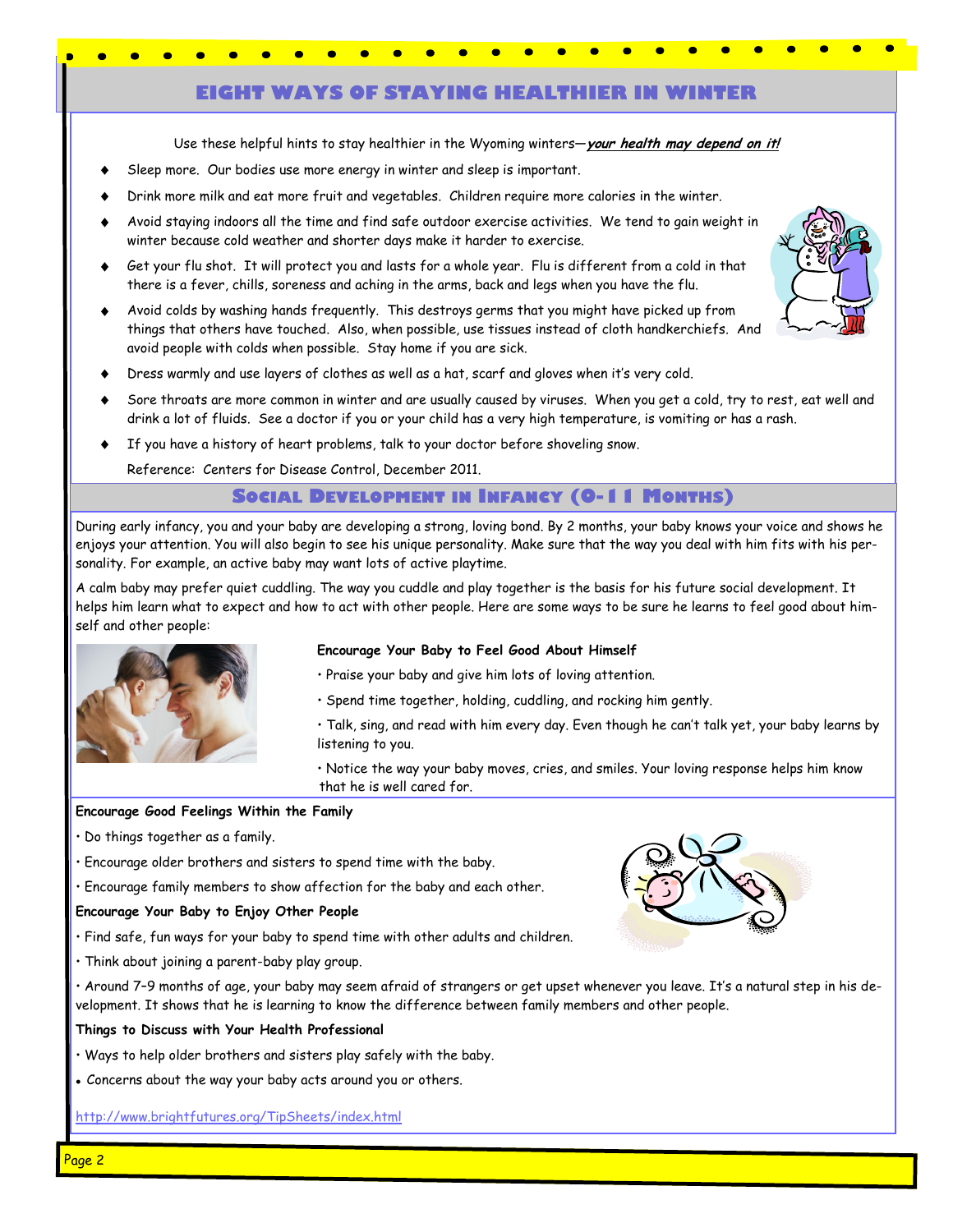# **WHAT TO DO ABOUT BULLYING: TIPS FOR PARENTS**



- **1. Encourage your child to report bullying incidents to you.**
- Validate your child's feelings by letting him/her know that it is normal to feel hurt, sad, scared, angry, etc.
- Let your child know that s/he has made the right choice by reporting the incident(s) to you and assure your child that s/he is not to blame.
- Help your child be specific in describing bullying incidents: who, what, where, when. (Look for patterns or evidence of repeated bullying behaviors.)
- **2. Ask your child how s/he has tried to stop the bullying.**
- **3. Coach your child in possible alternatives.**
- Avoidance is often the best strategy.
	- \* Play in a different place.
	- \* Play a different game.
	- \* Stay near a supervising adult when bullying is likely to occur.
	- Look for ways to find new friends.
		- \* Support your child by encouraging him/her to extend invitations for friends to play at your home or to attend activities.
		- \* Involve your child in social activities outside of school.

### **4. Treat the school as your ally.**

- Share your child's concerns and specific information about bullying incidents with appropriate school personnel.  $\bullet$
- Work with school staff to protect your child from possible retaliation.
- Establish a plan with the school and your child for dealing with future bullying incidents.  $\bullet$

### **5. Encourage your child to seek help and to report bullying incidents to someone s/he feels safe with at the school:**

- Adult in charge of a specific activity or area (such as the playground, lunchroom, field trips, bus lines, gym, classroom)  $\bullet$
- Teacher
- Counselor  $\bullet$
- Principal



- **6. Use school personnel and other parents as resources in finding positive ways to encourage respectful behaviors at school.**
- Volunteer time to help supervise on field trips, on the playground, or in the lunchroom.
- Become an advocate for schoolwide bullying prevention programs and policies.

#### **7. Encourage your child to continue to talk with you about all bullying incidents.**

 $\bullet$ Do not ignore your child's report.

Do not advise your child to physically fight back. (Bullying lasts longer and becomes more severe when children fight back. Physical injuries often result.)

- $\bullet$ Do not confront the child who bullies.
- Do not confront the family of the child who bullies.

[http://www.education.com/reference/article/Ref\\_What\\_Do\\_About/](http://www.education.com/reference/article/Ref_What_Do_About/)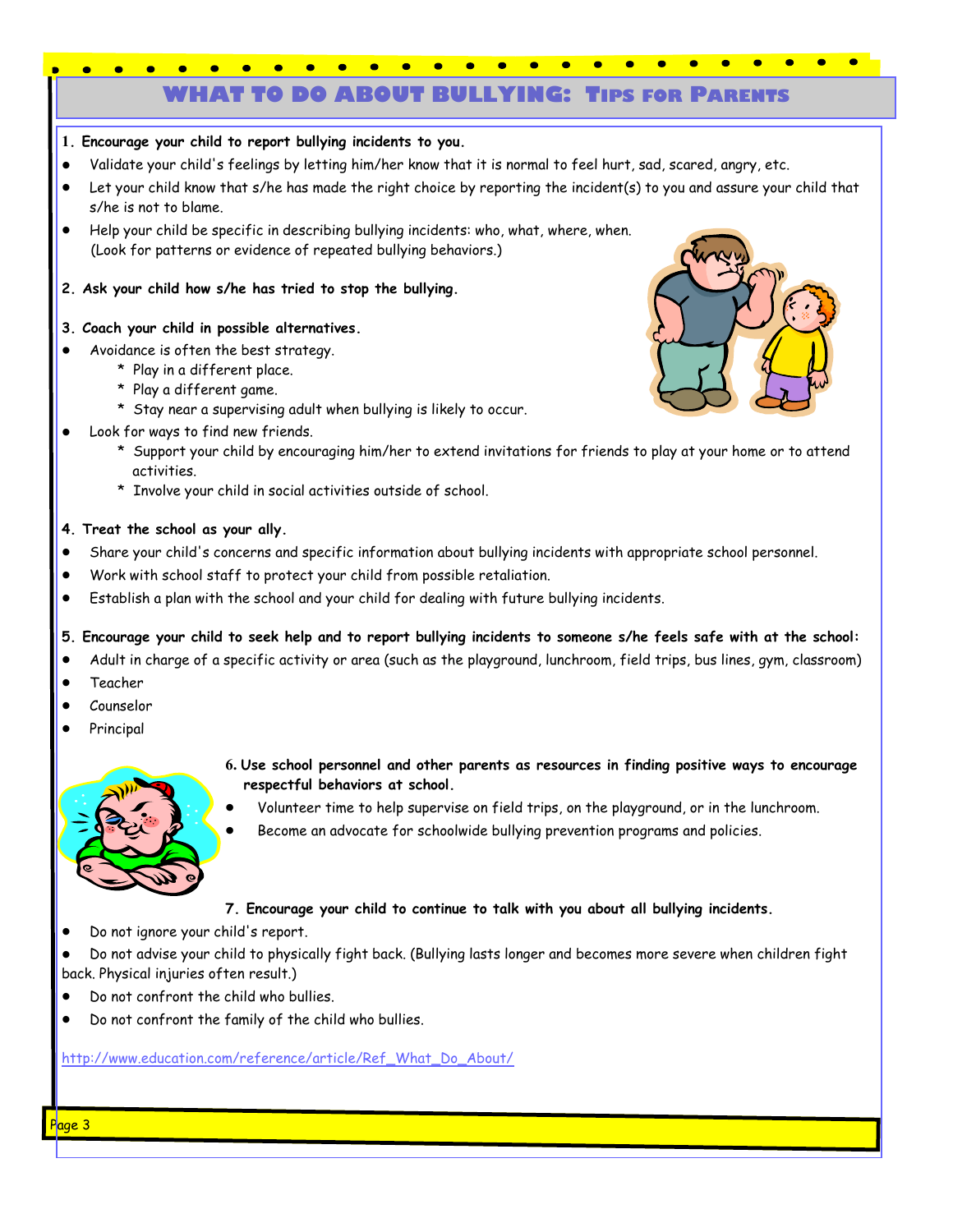# **CLIENT WEB PORTAL (http://wyequalitycare.acs-inc.com)**

Did you know that you can go online 24 hours a day and 7 days a week to:

- $\bullet$ Check your Medicaid eligibility.
- Ask Medicaid questions regarding your benefits or covered services, etc.
- Request a replacement Medicaid ID card.
- Make transportation requests when covered by your benefit plan. Some requests will need to continue to be made through the ACS Transportation Call Center.

**NOTE**: This website is secure and to gain access you must first register. On the Medicaid Home page under "Client" there are on-line instructions on how to complete the registration process. From the Client Home page go to "First time to the client secured portal?" and click on "Client Web Registration". You will need either the Medicaid client ID number or SSN (Social Security Number), date of birth and first and last name.

You do not need to register to:

- Find a Wyoming Medicaid doctor, dentist, hospital or clinic in your area or in a specific town, city or state.
- Acquire ACS and Medicaid contact information.
- View the Medicaid Handbook, Frequently Asked Questions, newsletters and other client materials.

**COMING SOON — Wyoming Medicaid Travel Assistance Manual!!**

# **RAISING MR. AND MISS MANNERS**

Slurping and burping, texting and tweeting. There are so many ways for bad manners to spoil a perfectly good meal. Children aren't born knowing proper etiquette, but it is never too early to teach your kids how to behave like little ladies and gentlemen.

Learning good table manners will serve children throughout their lives, as they will be judged by peers, potential employers and business and social associates on how they conduct themselves during meals.

#### **Teaching table manners**

Teaching the basics should start early; by the age of 6 your child should know these basics of etiquette:

- Never chew with the mouth open or make loud noises while chewing.
- Always use utensils (unless, of course, finger food is being served).
- Put the napkin on the lap to protect clothes from falling food.
- Never answer the cell phone, text or check your phone during meals. All telephones in the house should be off the table at mealtimes.
- Don't leave headphones in the ears when at the table.
- Ask to be excused if the need to leave the table arises.
- $\bullet$ Take small bites (putting oversized pieces of food in the mouth is not only rude, but poses a choking danger).
- Always say, "please" and "thank you" at the table.
- $\bullet$ Wait to begin eating until everyone is seated and has been served.
- $\bullet$ Stay properly seated without wiggling in chairs, going under the table, or getting up from the table to run around or dance.
- Keep elbows and heads off the table.
- $\bullet$ Participate in the conversation during dinner; do not interrupt when other people are talking.
- Do not slurp, burp or make general rude noises at the table.
- $\bullet$ Teach them not to make negative comments about the food.
- Never play with food.

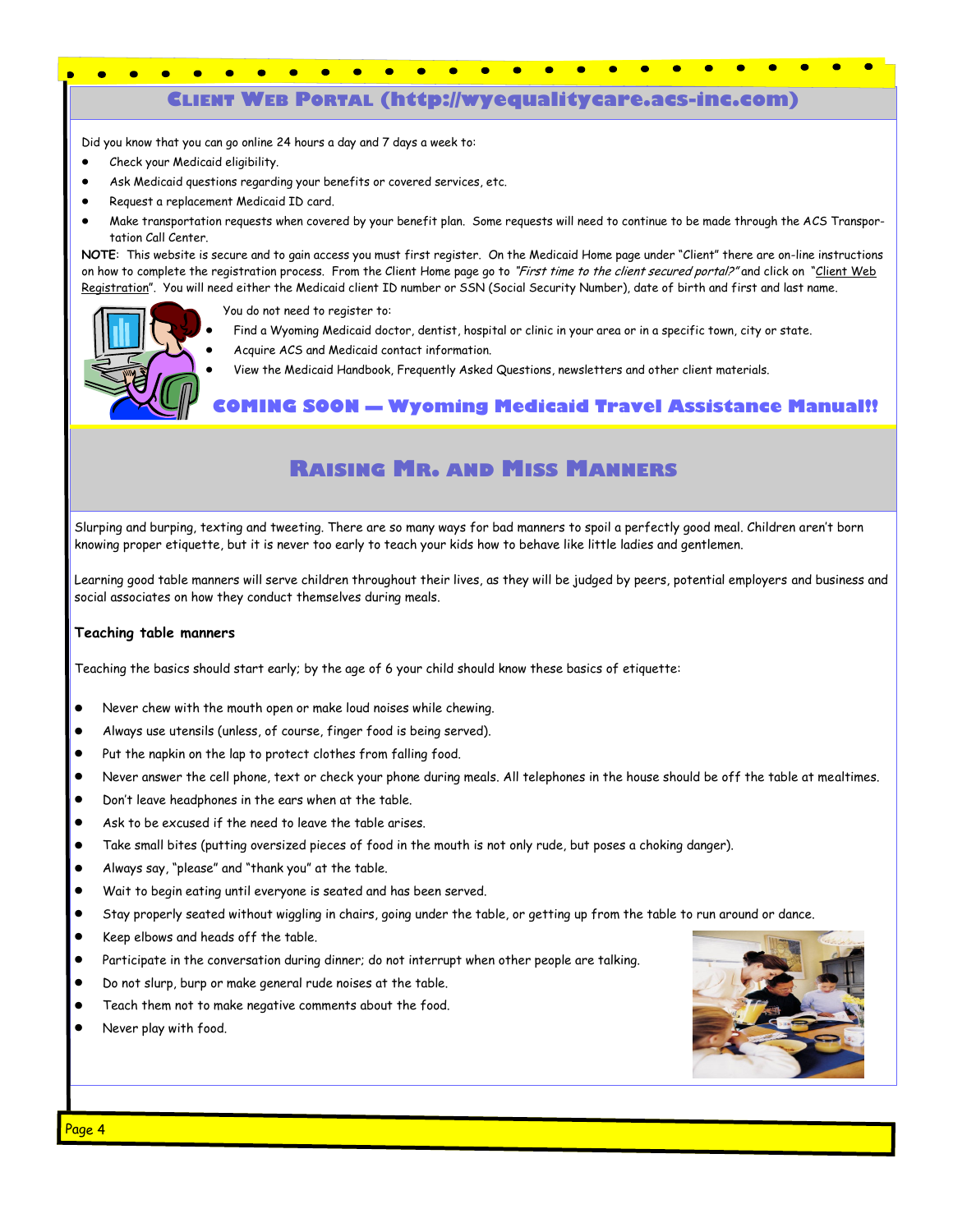# **BRIGHT FUTURES FOR FAMILIES**

### **HTTP://WWW.BRIGHTFUTURESFORFAMILIES.ORG/MATERIALS.SHTML**

Bright Futures for Families offers a variety of materials and resources developed specifically for families to complement the Bright Futures publications and materials used by health care professionals. Families want and need materials that have the same information used by their health care providers, written in a way that they can understand and easily refer back to when needed. Through the support of our public, non-profit and corporate partners we will be developing new materials. These existing and new family friendly materials:



**P** Provide valuable information about child development and what to expect, from infancy through adolescence.

 $\blacktriangle$  Help families form partnerships with their providers.

 $\Box$  Empower families to advocate for the health care needs of their children.

**E** Encourage families to help their children gradually assume responsibility for their own health care.

# **WHEN SHOULD I TAKE MY CHILD TO THE EMERGENCY ROOM?**

Emergency rooms are for emergencies and life-threatening situations, and should not be used for any other purpose. Emergency room care is expensive and can contribute to longer wait times. Do not go to the emergency room for care that should take place in a health provider's office, such as sore throats, colds, flu, earache, minor back pain and tension headaches.

Emergency care is covered 24 hours a day, 7 days a week. An emergency is a serious threat to your child's health. If you believe your child has an emergency, go to the nearest emergency room or call 911. Some examples of emergencies are:

\*Trouble breathing \*Bleeding that does not stop

\*Chest pain \*Vomiting blood

# **WHO SHOULD I CALL?**

For children enrolled in Medicaid:

- If you have any questions on your Medicaid benefits please contact ACS at (800) 251-1269 or use the Client Web Portal at http://wyequalitycare.acs-inc.com.
- For Children's Special Health (CSH) eligibility , call your local Public Health Nursing (PHN) office. For information on services and limitations for the CSH programs, call (307) 777-7941 or (800) 438-5795.
- For prescription services, call the Pharmacy Help Desk at (877) 209-1264.
- For travel reimbursement, call (800) 595-0011.
- To apply for assistance in purchasing nutritional food items (i.e. formula, juice, milk, eggs, etc.) through the Women, Infants, and Children (WIC) program, contact your local WIC office or call (800) 994-4769.
- To talk to a health coach or a nurse, contact APS at (888) 545-1710.

For children enrolled in Kid Care CHIP:

- If you have any questions on your Kid Care CHIP health or vision benefits, please contact Blue Cross Blue Shield of Wyoming at (800) 209-9720.
- If you have any questions on your Kid Care CHIP dental benefits, please contact Delta Dental at (800) 732-3379.